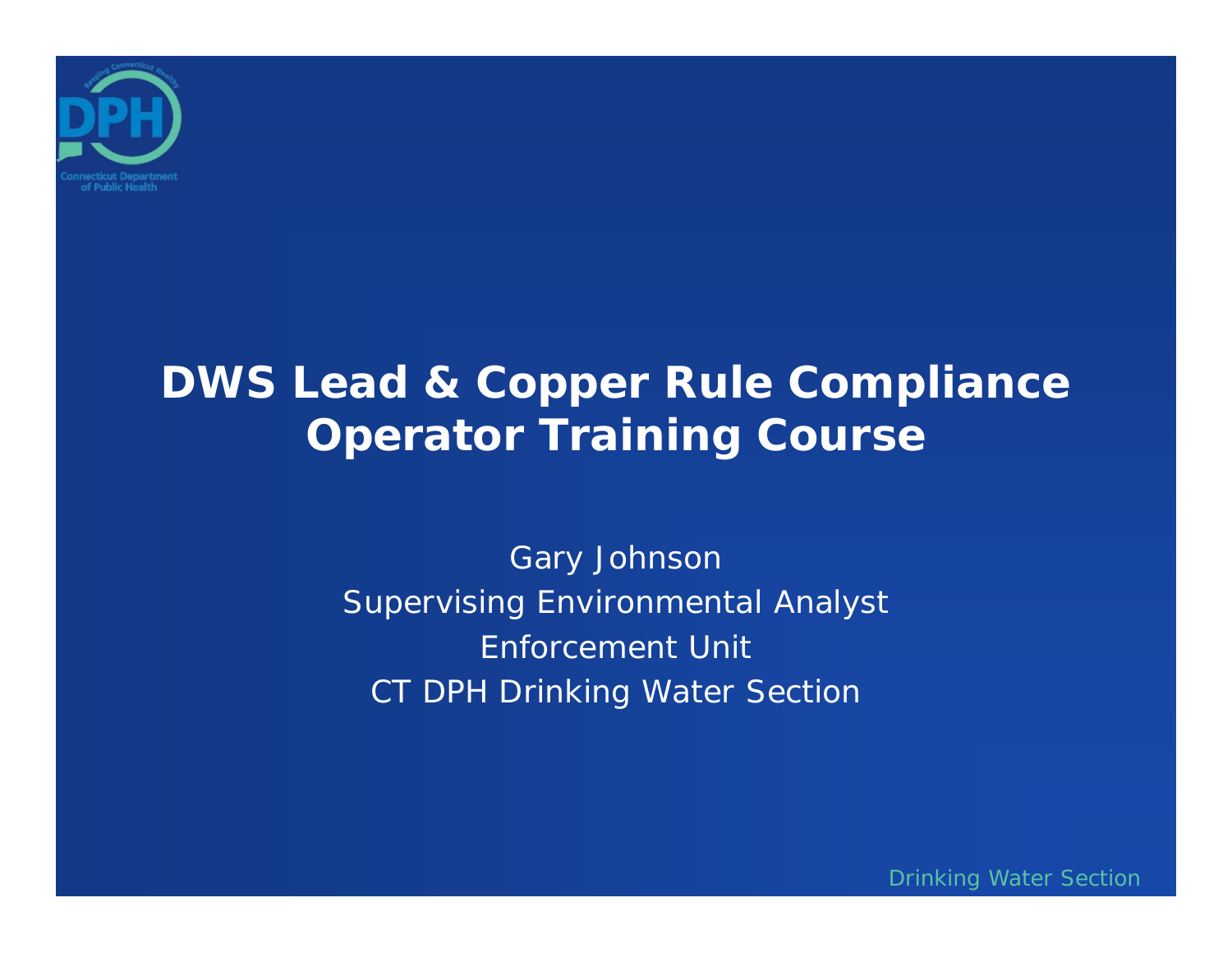

#### **CT DPH Enforcement Unit Responsibilities**

- $\bullet$  Preparation, Issuance and Tracking of Formal Enforcement Actions
	- Administrative Orders
	- Consent Orders
	- –Consent Agreements
	- –Notices of Violation with Civil Penalty
	- –Memorandum of Understanding
- $\bullet$ Monitoring and Reporting Violations
- $\bullet$ EPA Enforcement Targeting Tool reports
- $\bullet$ Attorney General Referrals
- $\bullet$ Technical Assistance to public water systems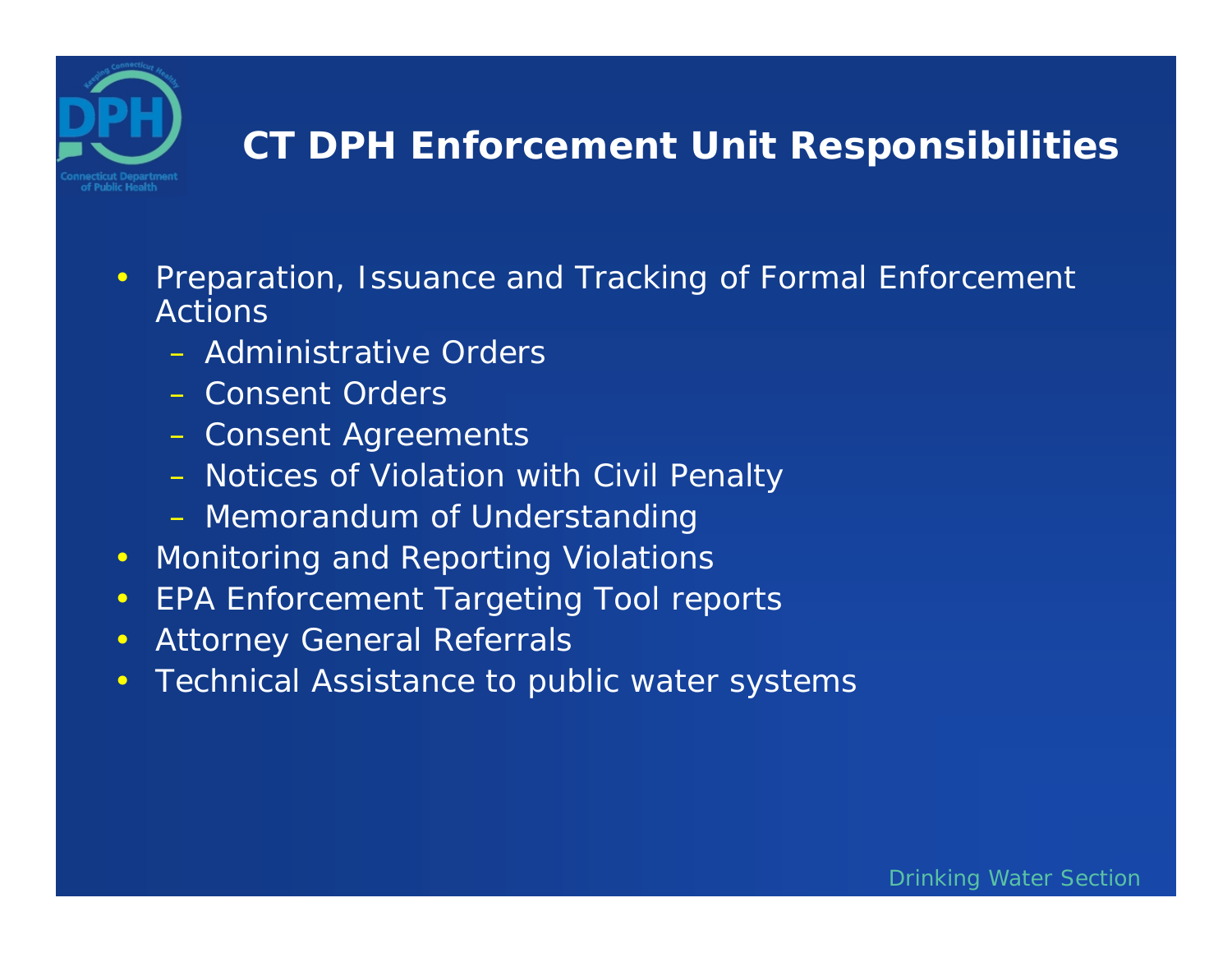### **Drinking Water Section Lead Exceedance Administrative Orders and Consent Orders**

- $\bullet$  Forty-five Administrative Orders have been issued to public water systems over the past 13 months.
- • Twenty-six public water systems have returned to compliance and the Administrative Orders closed out.
- Nineteen Administrative Orders remain open and public water systems are currently in compliance.
- Two additional public water systems are under Consent Order to address lead exceedances.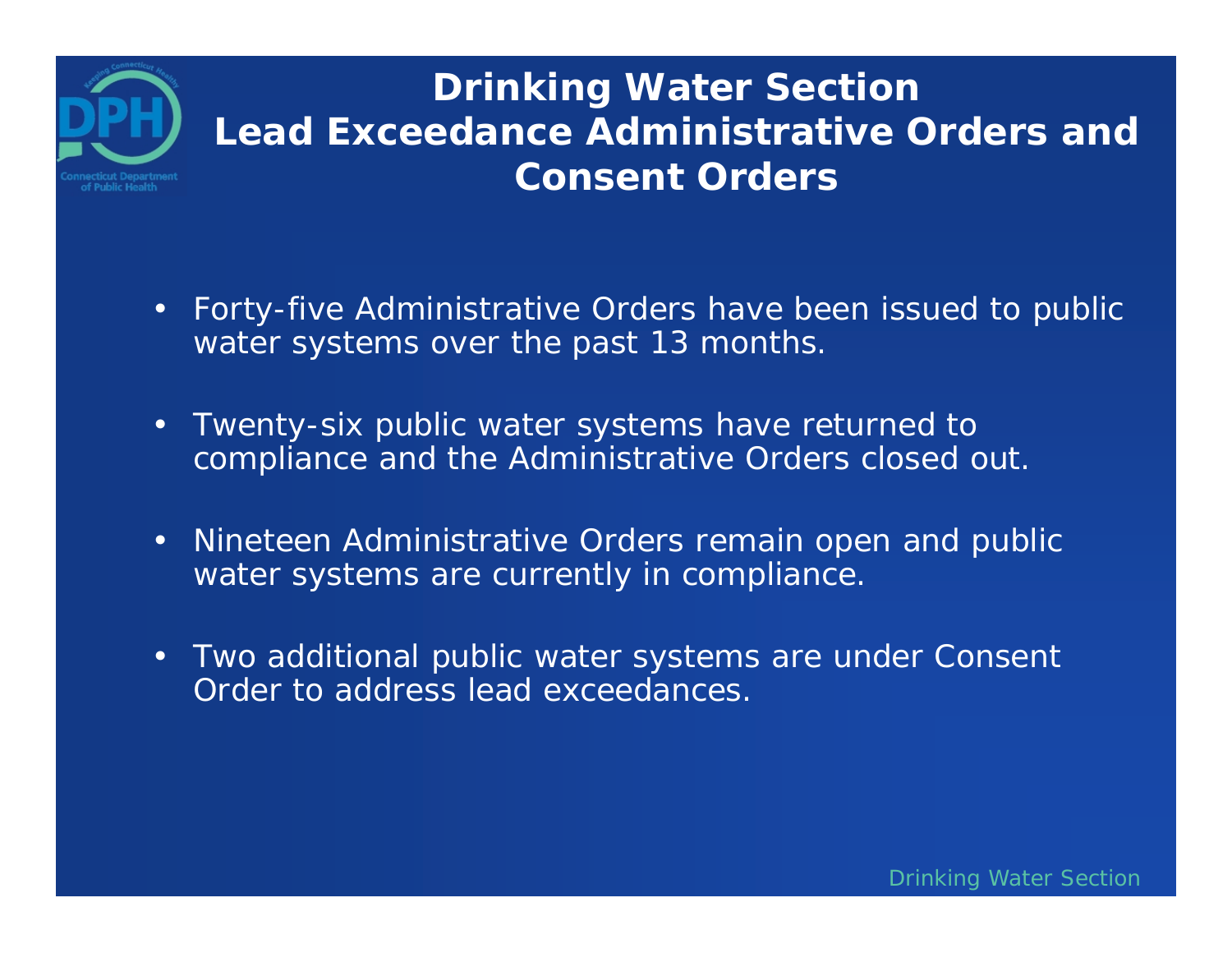

#### **New Lead Exceedances**

- Administrative Orders (AO) are issued to public water systems once a Lead Exceedance is confirmed at the end of the monitoring period. The following is required:
	- Issuance of Lead consumer notices to those consumers where the lead tap sampling was conducted within 48 hours of being notified of lead tap sampling results.
	- Issuance of Lead Public Education documents to all consumers on a monthly basis while the AO is in place.
	- – Submittal of an updated sampling site plan within 30 days.
	- – Submittal of Optimal Corrosion Control Treatment (OCCT) proposal within 45 days.
	- – Installation of OCCT within 60 days of Department approval.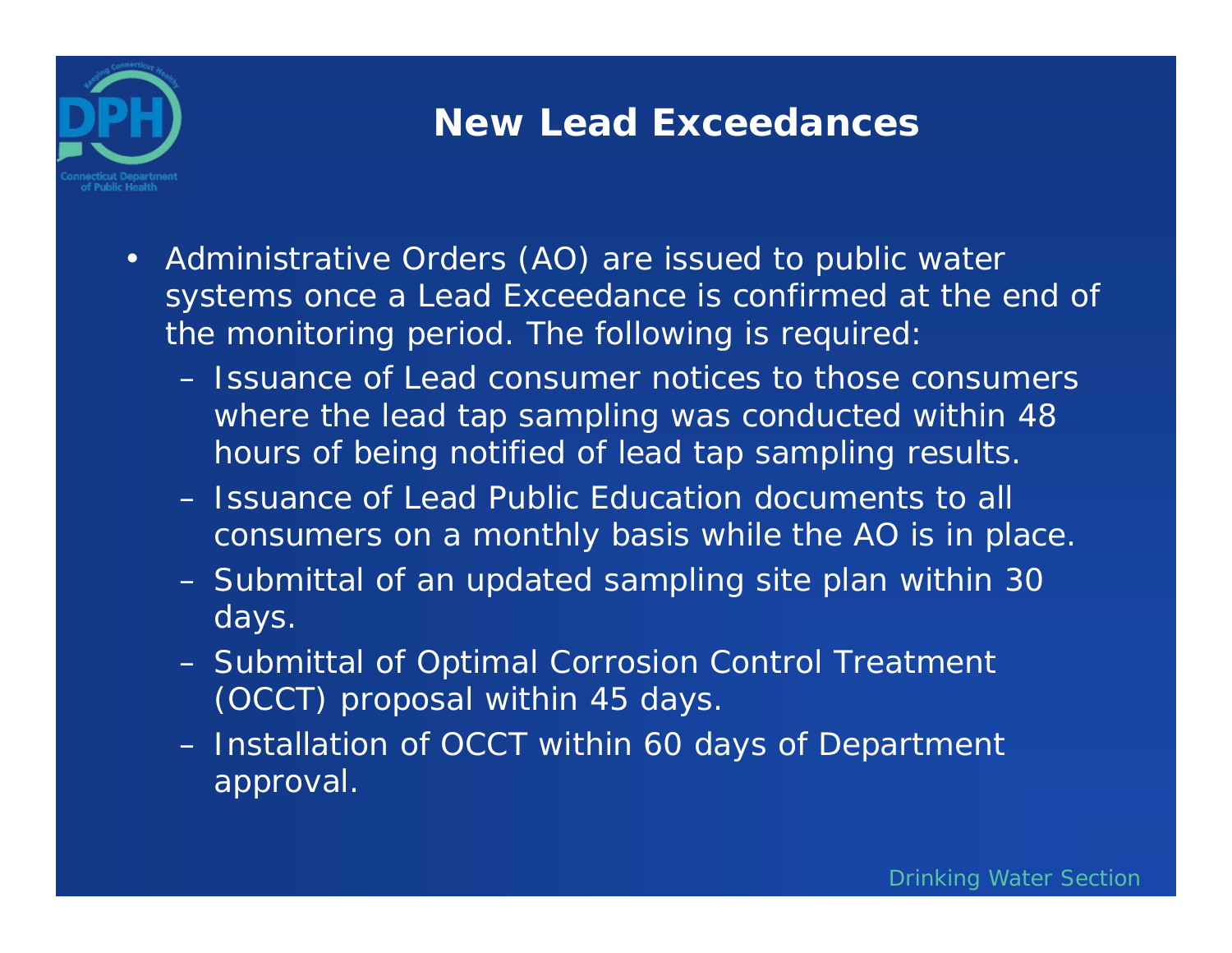

### **Drinking Water Section Lead and Copper Webpage**

- Important correspondence and guidance documents related to the Lead and Copper Rule are provided. Lead consumer notice and lead public education requirements and templates are provided.
- List of public water systems not currently meeting the Lead Action Level is provided under the Lead and Copper featured link on the DWS webpage.
- Additional link is provided below the list of public water systems showing their current status.
- Public water systems are eligible for removal from the list once two consecutive rounds of lead and copper tap sampling results meet the Lead Action Level.